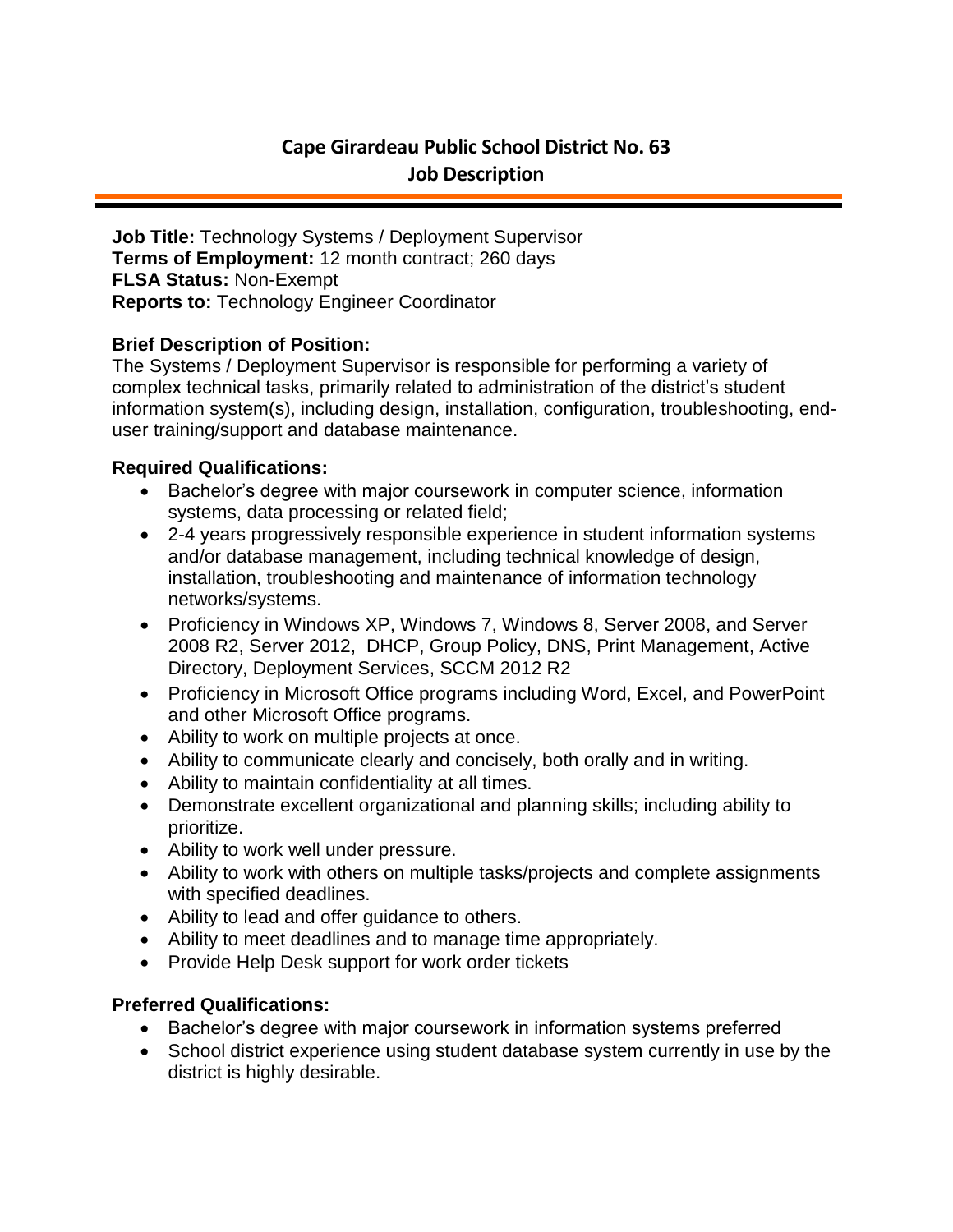# **Essential Duties and Responsibilities:**

- Assures the implementation, networking, maintenance, testing, operation and integrity of the district integrated student database system; reviews and analyzes new and existing student application programs and revises system to accommodate district needs; develops and maintains security for the district integrated student information system.
- Travels to various locations in the region and investigates system/user problems and tests possible solutions; develops detailed specifications for applications and any corresponding changes in user workflow processes and procedures.
- Assist in the design, maintenance & troubleshooting of District local/wide area networks; install and administer enterprise network servers; troubleshoot and resolve problems with the network and database services.
- Researches trends, products, equipment, tests, etc. for the purpose of recommending procedures and/or purchases.
- Administer Deployments of all Windows Operating Systems, Windows Updates, Applications, and Baseline Configurations for systems using System Center Configuration Manger 2012 R2.
- Administer Deployment of iPads and other mobile devices.
- Manage system security with Group Policy, Security Permissions, and other essential security practices.
- Administers systems and servers related to district LAN and WAN (e.g. email systems, accounts, print queue, workstation ID, IP assignments, computer labs, classroom computers, VOIP, network, security, antivirus, spyware, etc.) for the purpose of ensuring availability of services to authorized users.
- Installs network (client and server) software on a variety of platforms (e.g. service packs, application software, operating software, hardware upgrades, etc.) for the purpose of upgrading and maintaining District Systems.
- Maintaining and understanding of Virtualization both VMware and Hyper V.
- Manages project migrations for hardware/software systems for the purpose of ensuring efficient operations.
- Provide Helpdesk support for end users through a work order system.
- Performs other related duties, as assigned, for the purpose of ensuring the efficient, effective functioning of the work unit.

### **Hazards:**

For some buildings, stairs, and exposure to communicable diseases may be a potential hazard. In science labs, there could be exposure to chemicals and fumes. Equipment that supports classroom instruction could be potentially hazardous under certain conditions. Travel between schools will cause exposure to hazardous driving and walking conditions.